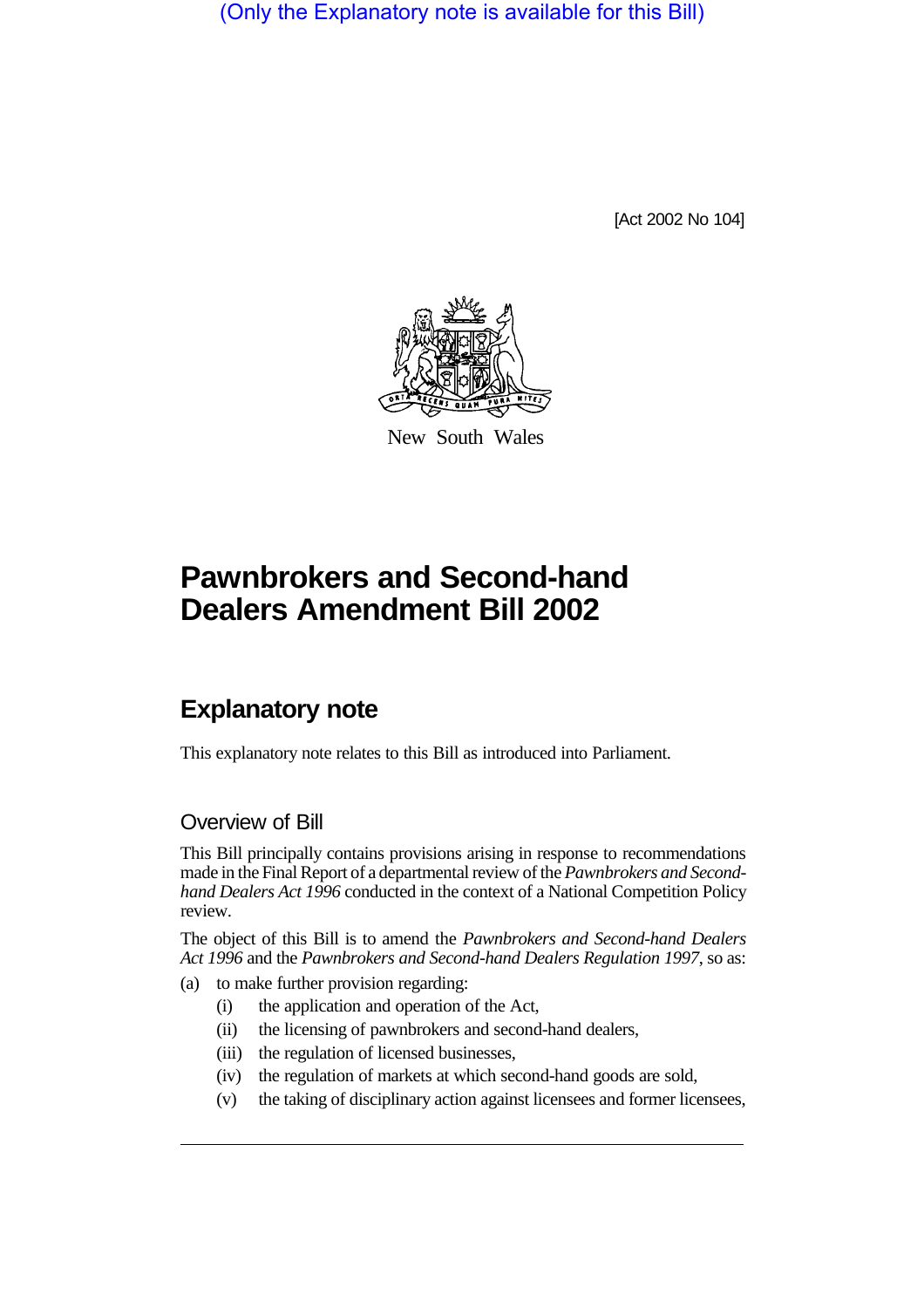Explanatory note

- (b) to provide a new mechanism to deal with goods in the possession of a licensee and claimed to have been stolen or otherwise unlawfully dealt with,
- (c) to prevent the unauthorised disclosure of personal information obtained in the course of conducting a licensed business,
- (d) to make other amendments of a minor, consequential or ancillary nature.

### Outline of provisions

**Clause 1** sets out the name (also called the short title) of the proposed Act.

**Clause 2** provides for the commencement of the proposed Act on a day or days to be appointed by proclamation.

**Clause 3** is a formal provision giving effect to the amendments to the *Pawnbrokers and Second-hand Dealers Act 1996* set out in Schedule 1.

**Clause 4** is a formal provision giving effect to the amendments to the *Pawnbrokers and Second-hand Dealers Regulation 1997* set out in Schedule 2.

## **Schedule 1 Amendment of Pawnbrokers and Secondhand Dealers Act 1996**

#### **Licensing of pawnbrokers and second-hand dealers**

Schedule 1 contains the following:

- (a) **Schedule 1 [4]** inserts new sections 8 and 8A to make the following changes to licensing arrangements:
	- (i) to restate the circumstances in which an individual is eligible to hold a licence under the Act, including requirements that the individual is a fit and proper person to hold a licence and is not a "disqualified person" as defined in the provisions,
	- (ii) to restate the circumstances in which a corporation is eligible to hold a licence under the Act, including requirements that the corporation and each of its directors are fit and proper persons to hold a licence and that the corporation and any of its directors or other executive officers are not "disqualified persons" as defined in the provisions,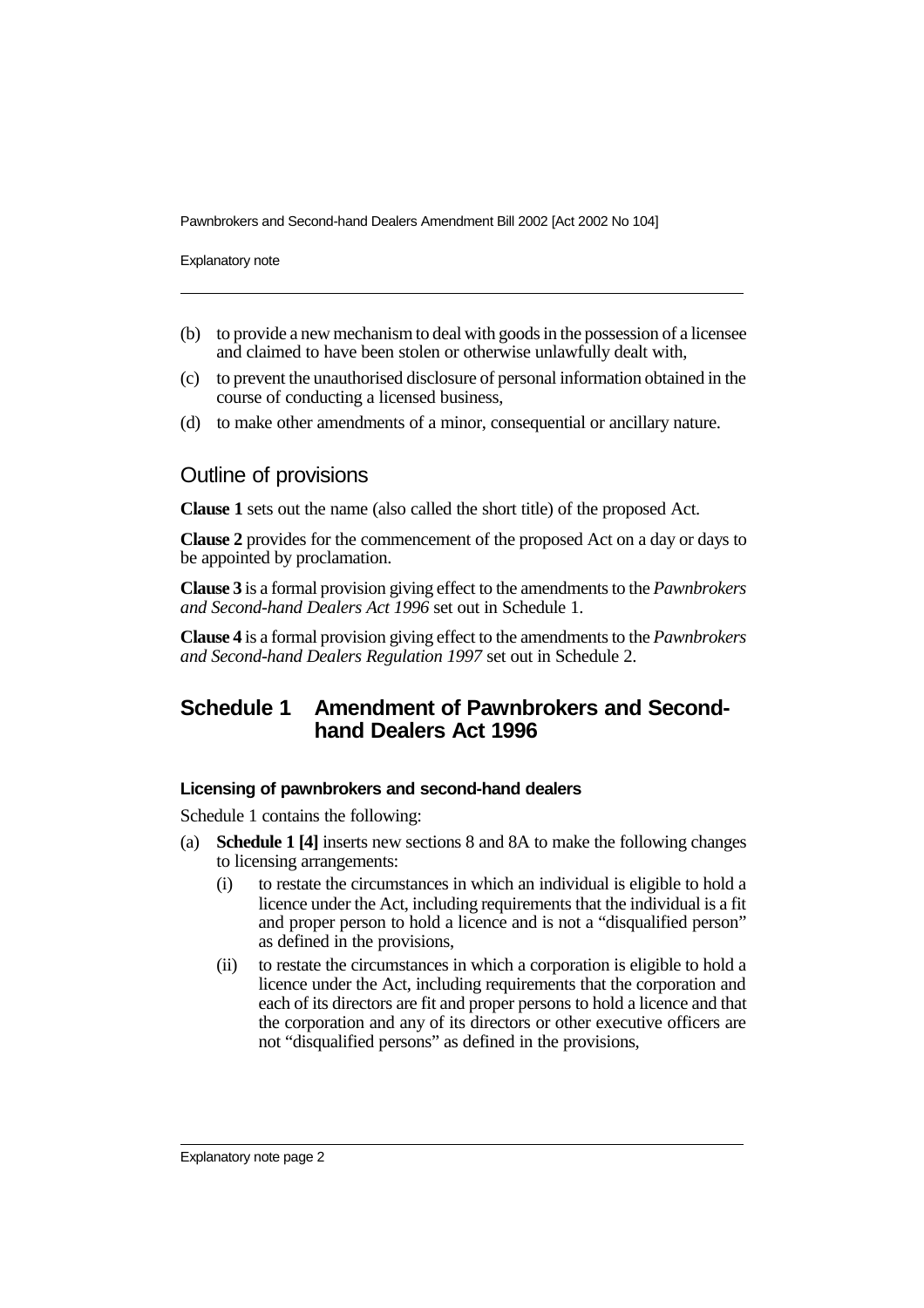Explanatory note

- (iii) to provide that a person is a "disqualified person" if the person is precluded from being granted a licence in consequence of court action or disciplinary action, or is the holder of a licence suspended under the Act or a licence or other authority suspended under the *Fair Trading Act 1987*,
- (iv) to provide that a person is a "disqualified person" if the person is disqualified from holding a licence or other authority under a corresponding law of another jurisdiction or is the holder of a licence or other authority suspended under such a law,
- (v) to provide that an individual is a "disqualified person" in specified circumstances, including where he or she is a director or other executive officer of a corporation that is a disqualified person,
- (vi) to empower the Director-General of the Department of Fair Trading (as well as the Administrative Decisions Tribunal) to determine that an offence involving dishonesty should be ignored on specified grounds as a disqualification from holding a licence.
- (b) **Schedule 1 [8] and [9]** amend section 11 to enable licence conditions to be imposed, varied or revoked at any time during the currency of a licence.
- (c) **Schedule 1 [32]** inserts new section 33A to require a licensee to notify the Director-General in writing within 28 days of a conviction for an offence involving dishonesty committed by the licensee or an employee of the licensee.
- (d) **Schedule 1 [41]** amends section 39 to preserve the current ability of the Administrative Decisions Tribunal to determine that an offence involving dishonesty should be ignored on specified grounds as a disqualification from holding a licence.

#### **Regulation of business of pawnbroking**

Schedule 1 contains the following:

(a) **Schedule 1 [13]** inserts new section 12B to require pawned goods to be physically kept at the business or storage premises of the pawnbroker, until they are redeemed or otherwise properly dealt with. The proposed section provides machinery to enable specific premises or classes of premises to be excluded as premises at which pawned goods may be kept.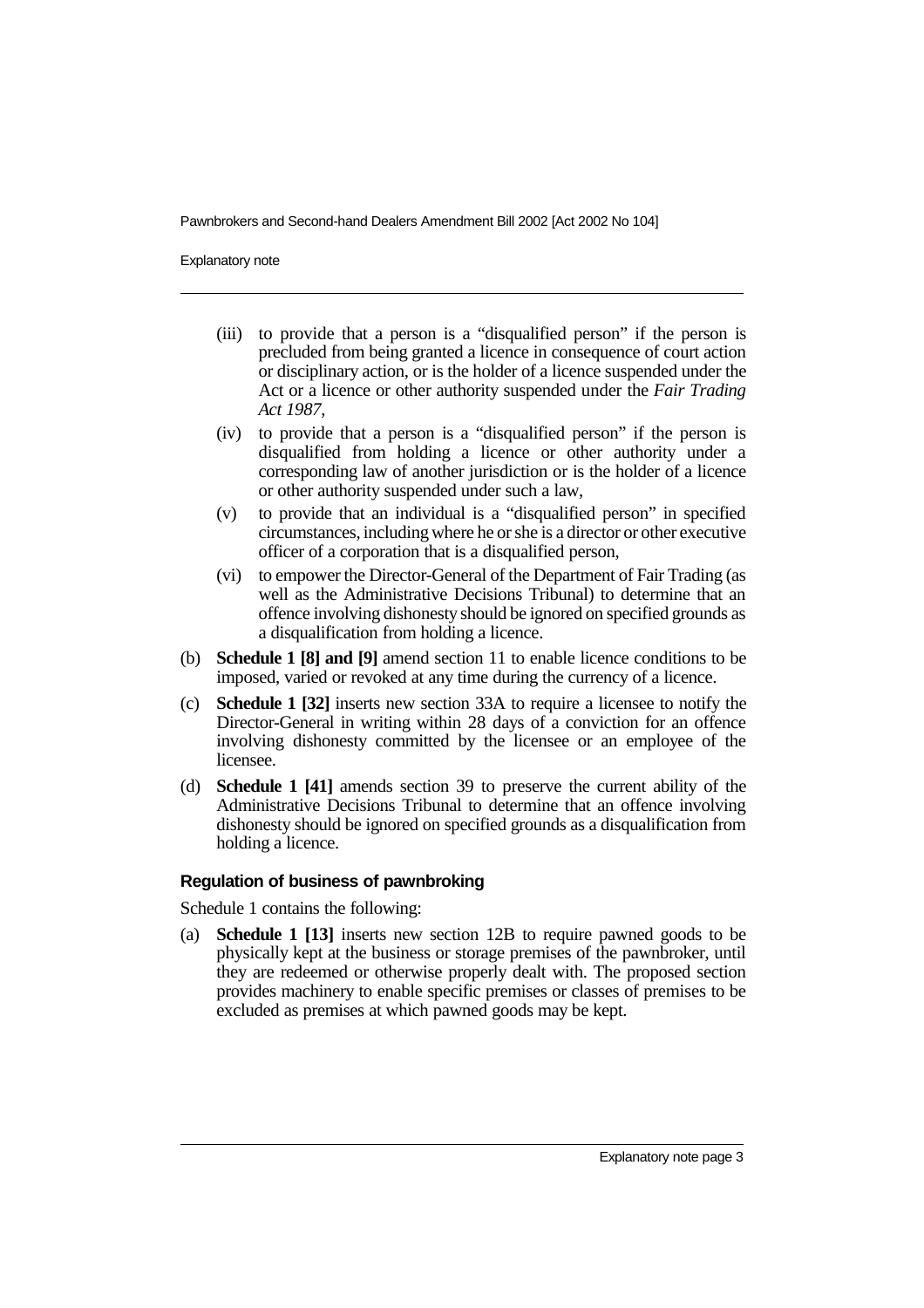Explanatory note

- (b) **Schedule 1 [18] and [22]** amend section 28 to provide that a pawn ticket (and a pawnbroker's record of pledges) must, in a "fair and reasonable description" of the pawned goods, include every serial number, other identifying number, inscription and engraving appearing on the goods and each component of the goods and must also include anything else prescribed by the regulations.
- (c) **Schedule 1 [19]** amends section 28 to provide that the document to be signed by a person who pawns goods (a *pawner*) must contain all the particulars required to be included in it by or under the Act.
- (d) **Schedule 1 [20]** inserts new section 28 (5A) to require a pawn ticket to incorporate or be accompanied by:
	- (i) a notice setting out the rights and obligations of a pawner, and
	- (ii) an itemised statement of fees and charges, the amounts (if known or ascertainable) of those fees and charges and (if those amounts are not known or ascertainable) the manner of calculating those fees and charges, and
	- (iii) a statement of the method by which the pawned goods may be sold if they are not redeemed, and
	- (iv) a notice disclosing other particulars or information prescribed by the regulations.
- (e) **Schedule 1 [20]** inserts new section 28 (5B) to require a pawn ticket not to contain or be accompanied by material that excludes, modifies or misrepresents the pawner's legal rights.
- (f) **Schedule 1 [26]** inserts new sections 29A, 29B and 29C to provide that a pawn agreement cannot be varied, except by extending the original redemption period by mutual agreement. Certain particulars must be set out in writing in connection with an extending agreement.
- (g) **Schedule 1 [27]** inserts new sections 30 and 30A:
	- (i) to allow pawnbrokers the option of selling unredeemed goods either by sale at their premises or by sale by auction elsewhere, and
	- (ii) to require pawnbrokers to sell unredeemed goods in a manner conducive to securing the best price reasonably obtainable, and
	- (iii) to provide for amounts that are deductible from the sale price.
- (h) **Schedule 1 [28]** inserts new sections 31 and 31A dealing with the proceeds of the sale of unredeemed pawned goods. Proposed section 31 restates the requirement to pay any surplus proceeds of the sale of pawned goods, on demand, to the pawner or the pawner's representative. Proposed section 31A requires a pawnbroker to notify the pawner, by way of registered mail, of any surplus proceeds of the sale of pawned goods, except where the pawner has

Explanatory note page 4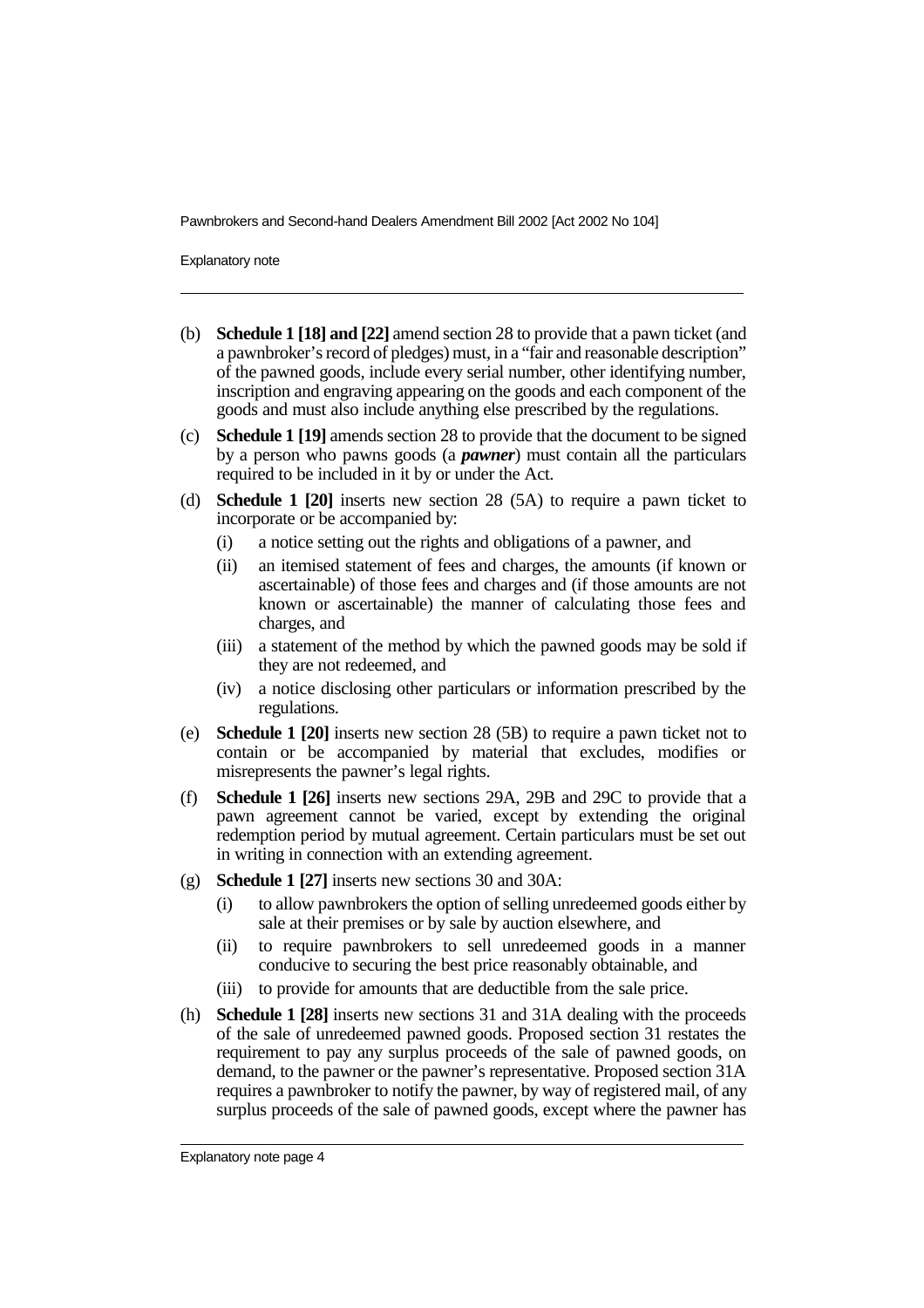Explanatory note

requested the pawnbroker in writing not to send the notice or where the amount that may be claimed is less than \$50 (or another amount prescribed by the regulations). **Schedule 1 [1]** amends section 3 to insert a new definition of *surplus proceeds*.

- (i) **Schedule 1 [29]** inserts new sections 32A, 32B and 32C to make the following changes in relation to interest charges:
	- (i) interest ceases to accrue at the end of the redemption period,
	- (ii) pawners have the option to pay at monthly intervals, rather than at longer intervals or entirely at the end of the redemption period,
	- (iii) pawnbrokers are required to display prominently the applicable interest rates, fees and charges.
- (j) **Schedule 1 [30]** inserts new section 32D to provide that where a pawnbroker sells or transfers the pawnbroker's business to another person, the rights and obligations of the pawnbroker in relation to each pawn agreement are transferred to the other person, and to require the pawnbroker or other person to notify each affected pawner of the transfer.
- (k) **Schedule 1 [40]** inserts new section 38A to allow the Director-General to make arrangements for the redemption of pawned goods in cases where a licence relating to a pawnbroking business is surrendered or not renewed, and also where a licence is revoked or suspended by the Director-General. The latter cases are currently dealt with in section 36 (4). **Schedule 1 [36]** accordingly omits section 36 (4), as the subject-matter of that subsection will be dealt with in proposed section 38A.

#### **Regulation of business of second-hand dealing**

**Schedule 1 [15]** amends section 21 to provide that the 14-day retention period for second-hand goods commences with the day on which their purchase or receipt was recorded by the licensee.

#### **Regulation of markets**

**Schedule 1 [14]** inserts new section 15A to oblige market promoters to obtain evidence of the identity of stallholders before permitting them to sell second-hand goods at the markets. The evidence must include the same kind of evidence of identity that persons offering to pawn or sell goods are required to produce.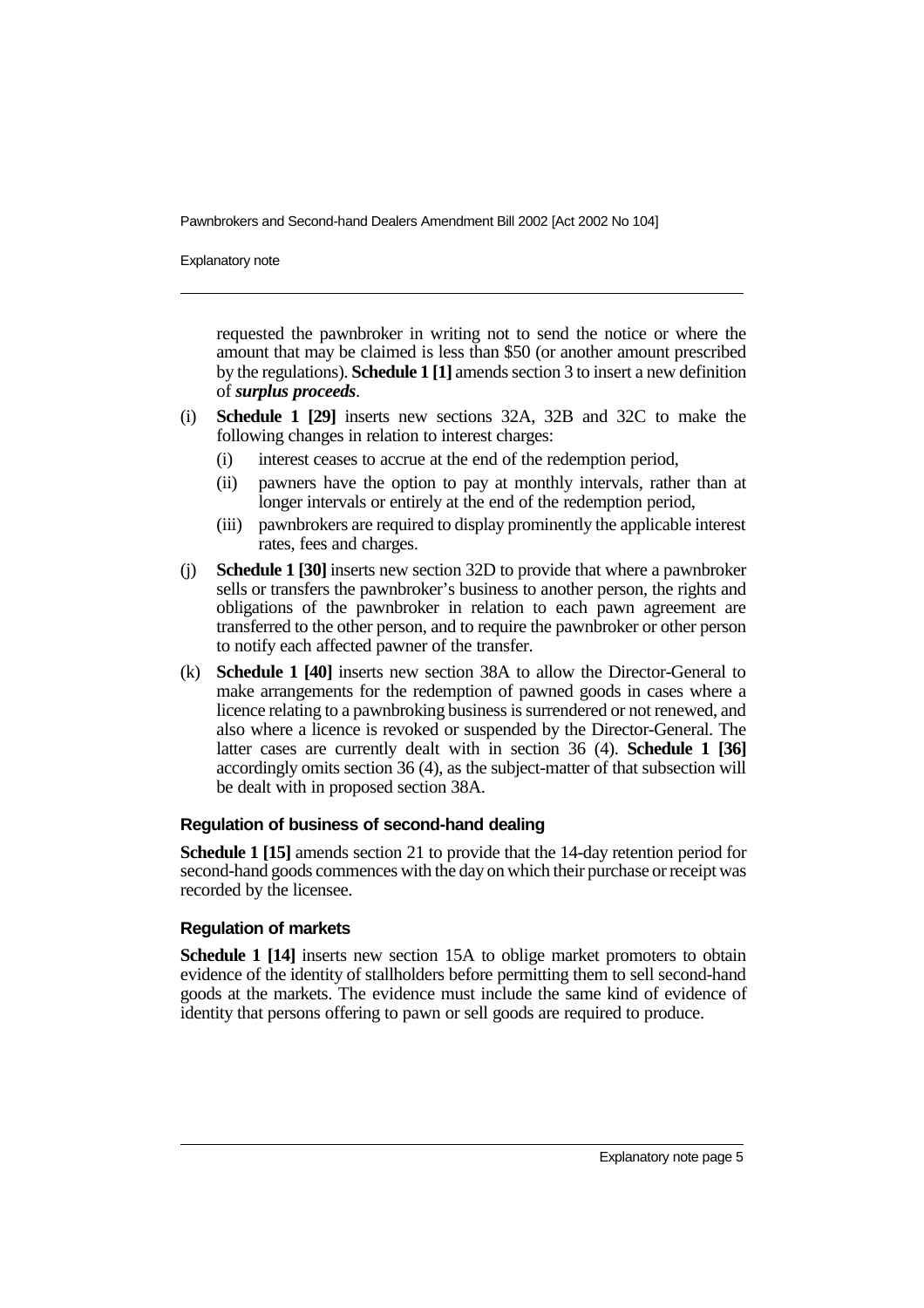Explanatory note

#### **Restoration of goods claimed to be stolen or otherwise unlawfully dealt with**

Schedule 1 contains the following:

- (a) **Schedule 1 [31]** inserts new Part 4A to provide a new mechanism for the restoration of goods alleged to have been stolen and in the possession of a licensee. Some of the features of the new mechanism are as follows:
	- (i) the person claiming the goods may furnish a written statement to a police officer alleging that the goods have been stolen or otherwise improperly dealt with, together with documentary evidence or a statutory declaration substantiating the claimant's ownership of the goods,
	- (ii) the theft or other activity has been reported to police on an earlier occasion,
	- (iii) the police officer may serve a restoration notice on the licensee requiring the licensee to deliver the goods to the claimant, unless the licensee commences proceedings before the Consumer, Trader and Tenancy Tribunal, which may deal with the matter,
	- (iv) the goods concerned must not be altered, removed or disposed of until the matter has been resolved,
	- (v) it is an offence for the claimant to make a false or misleading allegation to the police officer,
	- (vi) licensees must prominently display a notice in their business premises relating to the mechanism.
- (b) **Schedule 1 [16]** omits section 22, which contains the current provisions relating to goods alleged to be stolen.
- (c) **Schedule 1 [17]** omits section 23, which empowers a court in criminal proceedings to direct that goods that have been stolen or otherwise unlawfully dealt with be taken into police custody and dealt with under applicable provisions of other legislation. The contents of the section are transferred to Part 4A as section 32M.
- (d) **Schedule 1 [45]** amends section 43 to enable regulations to be made prescribing monetary limits in respect of the jurisdiction of the Consumer, Trader and Tenancy Tribunal.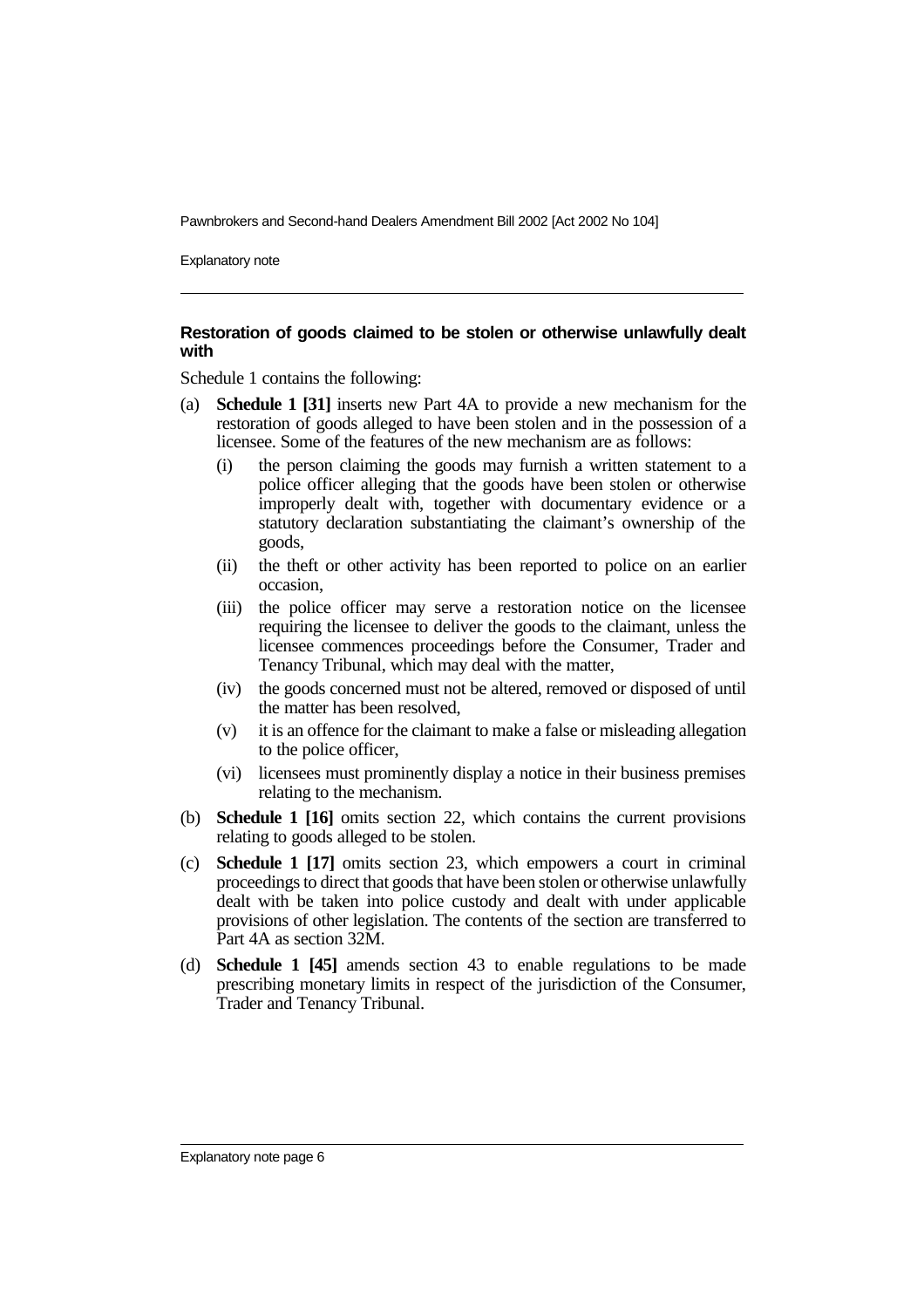Explanatory note

#### **Protection of personal information**

**Schedule 1 [47]** inserts new section 44 to make it an offence for a licensee or other person involved in the management of a licensed business to disclose personal information about a person in the course of conducting the business, except in certain circumstances listed in the proposed section.

#### **Disciplinary action against licensees and former licensees**

Schedule 1 contains the following:

- (a) **Schedule 1 [33]**, **[34] and [35]** amend section 34 to enable a notice to be served requiring a licensee to show cause why the licensee's licence should not be revoked, on the ground:
	- (i) that the licensee or an employee has contravened the Act or other legislation administered in the Department of Fair Trading, or
	- (ii) that the licensee or an employee has been convicted of an offence involving dishonesty since the licence was issued or last renewed, or
	- (iii) that the licensee has become a disqualified person.
- (b) **Schedule 1 [37]** inserts new section 36A to enable disciplinary action to be taken against former licensees.
- (c) **Schedule 1 [38]** inserts new section 36B to make it clear that the Director-General has the discretion to determine not to take disciplinary action in relation to a matter.

#### **Application and operation of Act**

Schedule 1 contains the following:

- (a) **Schedule 1 [1]** amends section 3 to insert a new definition of *sell*, paragraph (a) of which makes it clear that the expression includes sale by tender. **Schedule 1 [3]** amends section 4 to state explicitly that the exclusion of the business of an auctioneer from the application of the Act does not have the effect of excluding the business of selling by tender.
- (b) **Schedule 1 [39]** amends section 38 to change the statutory presumption as to when a person is considered to be carrying on the business of buying or selling second-hand goods, so that the presumption arises when a person sells goods on more than 6 days (instead of 12 days) within a 12-month period. **Schedule 1 [49]** inserts new clause 18 into Schedule 2 to the Act to provide transitional arrangements for the amendment.
- (c) **Schedule 1 [44]** amends section 43 to enable regulations to be made for exemptions from the Act or specified provisions of the Act. Regulations could be made, for example, exempting licensees from specific record-keeping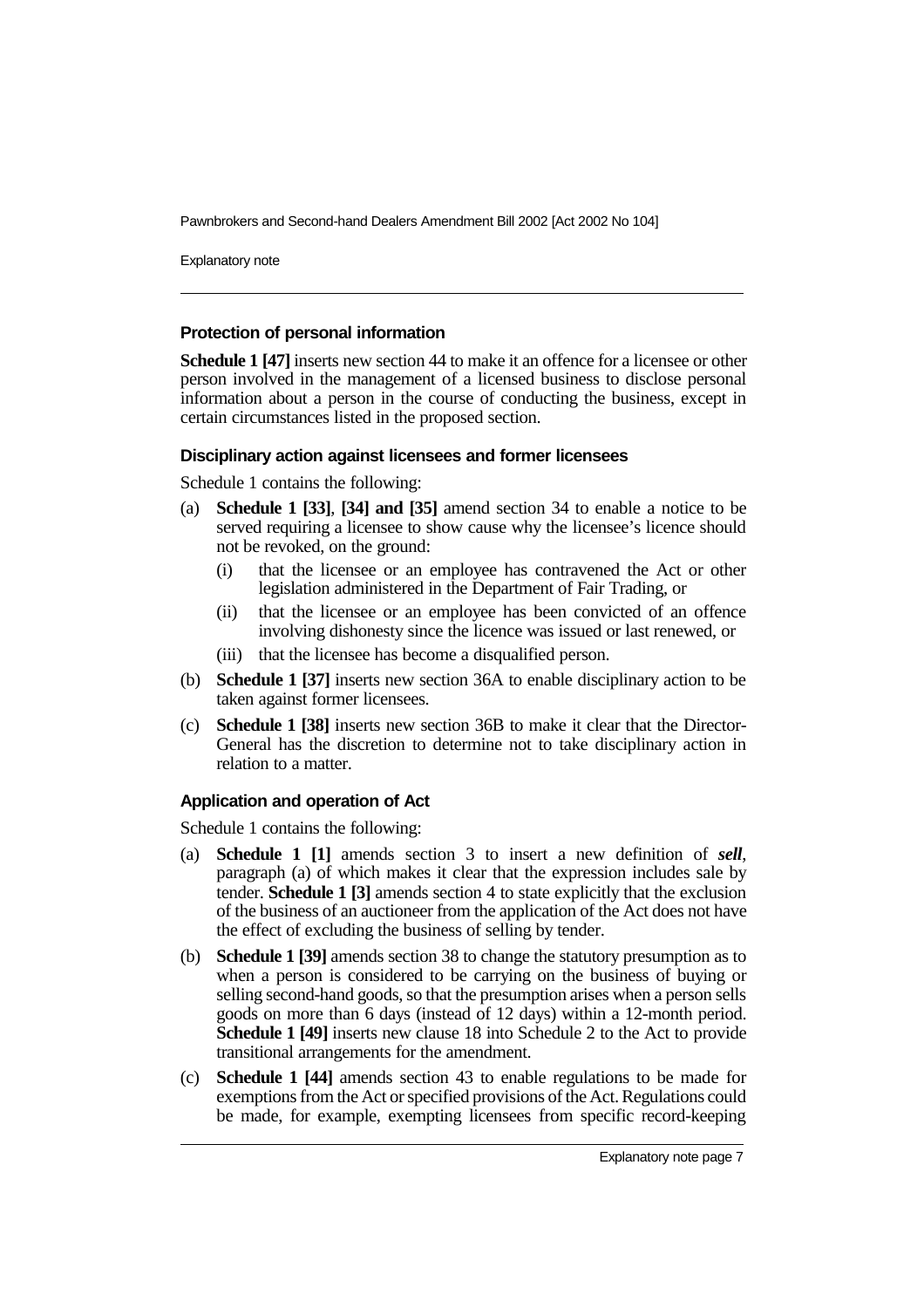Explanatory note

requirements. **Schedule 1 [46]** inserts new section 43 (4) to make it clear that section 4, which authorises regulations to be made relating to the application of the Act, does not limit the power to make regulations providing for exemptions.

#### **Other amendments**

Schedule 1 contains other amendments of a minor, consequential or ancillary nature, including the following:

- (a) **Schedule 1 [1]** amends section 3 to insert a new definition of *sell*, so that (among other things) it includes selling by tender, bartering, exchanging, offering to sell and selling by or as an agent. Other definitions are also inserted.
- (b) **Schedule 1 [2]** amends section 3 to provide that notes included in the Act do not form part of the Act. A similar note already appears in the Regulation.
- (c) **Schedule 1 [42]** inserts new section 40A to provide that, if a corporation contravenes a provision of the Act or the regulations, each person who is a director or other executive officer of the corporation is taken to have contravened the same provision if the person knowingly authorised or permitted the contravention.
- (d) **Schedule 1 [43]** amends section 43 to make it clear that regulations can be made for or with respect to the carrying on of a business as a second-hand dealer or pawnbroker or both.
- (e) **Schedule 1 [48]** inserts new sections 44A and 44B. Proposed section 44A prevents an agreement from containing a provision that would exclude, modify or restrict the operation of the Act or any provision of the Act. Proposed section 44B prevents an agreement from containing a provision about a licensee's liability for lost or damaged goods that would be less favourable to the owner of the goods than the common law.
- (f) **Schedule 1 [49] and [50]** amend Schedule 2 to insert provisions of a savings or transitional nature and to enable regulations containing provisions of a savings or transitional nature to be made consequent on the enactment of the proposed Act.
- (g) **Schedule 1 [5]**, **[6]**, **[7]**, **[11]**, **[12]**, **[21] and [23]** make other amendments of a consequential nature.
- (h) **Schedule 1 [10]**, **[24] and [25]** make other amendments by way of statute law revision.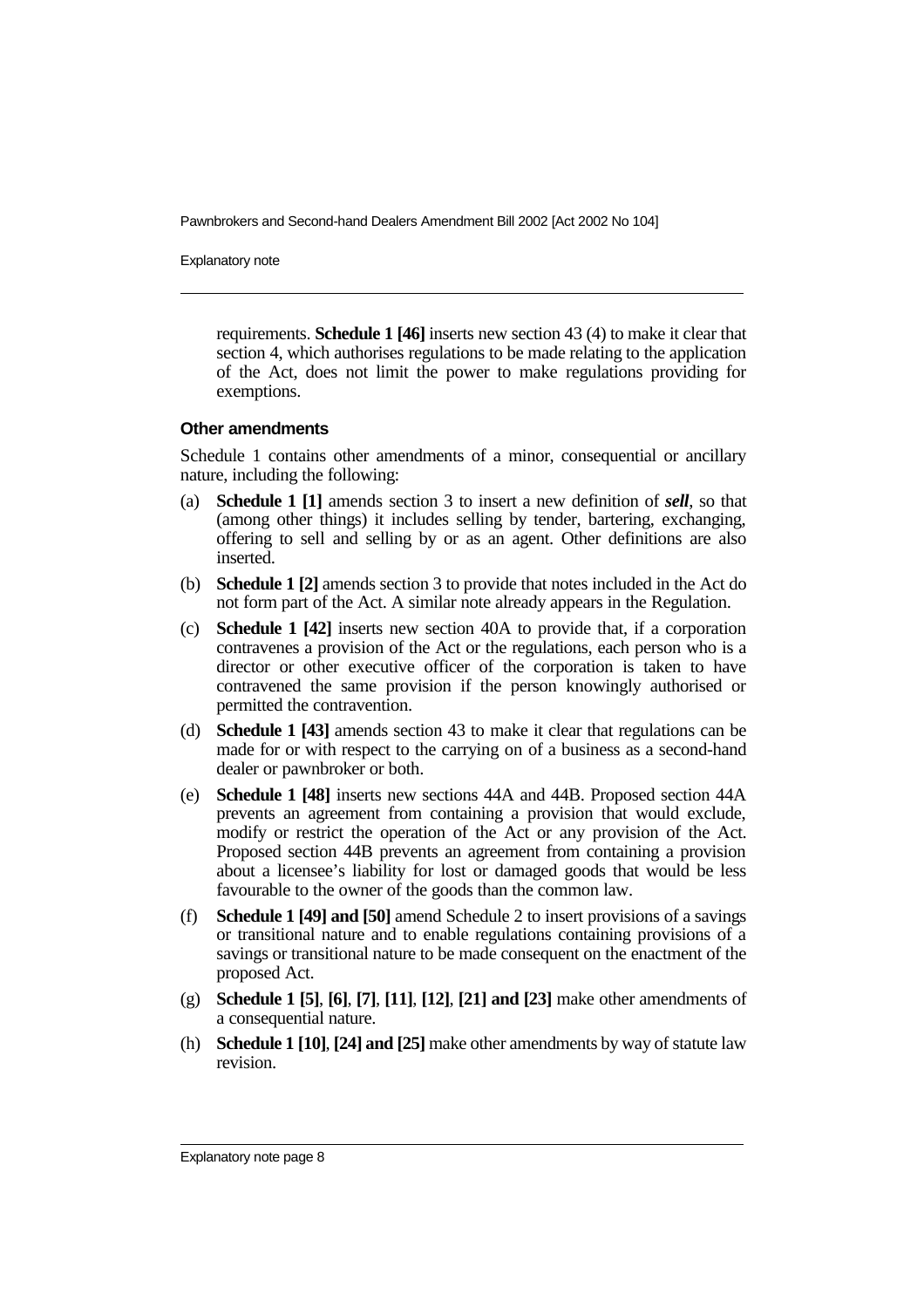Explanatory note

## **Schedule 2 Amendment of Pawnbrokers and Secondhand Dealers Regulation 1997**

#### **Regulation of licensed businesses generally**

Schedule 2 contains the following:

- (a) **Schedule 2 [9]**, **[11]**, **[17] and [18]** amend clauses 14 and 18 to require a corporation's Australian Business Number to be supplied instead of date of birth.
- (b) **Schedule 2 [15]**, **[16] and [19]** amend clause 18 to include documentation issued by the government of another country among kinds of evidence of identity that may be produced by a person offering to pawn or sell goods to satisfy identification requirements.
- (c) **Schedule 2 [20]** inserts new clause 18A to make it an offence against the regulations if a licensee does not ensure that the contract number or stock number for each item taken in trade or pawn is reproduced on a tag, label or other attachment to the item. **Schedule 2 [8]** amends clause 13 to remove the current provisions concerning this matter.

#### **Regulation of business of pawnbroking**

Schedule 2 contains the following:

- (a) **Schedule 2 [10]** amends clause 14 to require pawnbrokers, where unredeemed goods are sold at their business premises, to record details of the transaction if the principal lent on the goods exceeds \$50.
- (b) **Schedule 2 [23]** inserts new clause 22A (1) to provide what is a "fair and reasonable description" of goods to be recorded by pawnbrokers in relation to compact discs, mobile phones and items with bar codes.
- (c) **Schedule 2 [23]** inserts new clause 22A (2) to require a corporation's Australian Business Number to be recorded by a pawnbroker instead of date of birth.
- (d) **Schedule 2 [24]** inserts new clause 23 to require the following additional particulars to be disclosed in or to accompany a pawn ticket:
	- (i) a statement of the frequency with which interest charges are to be debited and of the times at which interest charges are payable,
	- (ii) a statement that interest is payable, at the option of the pawner, at intervals no greater than one month,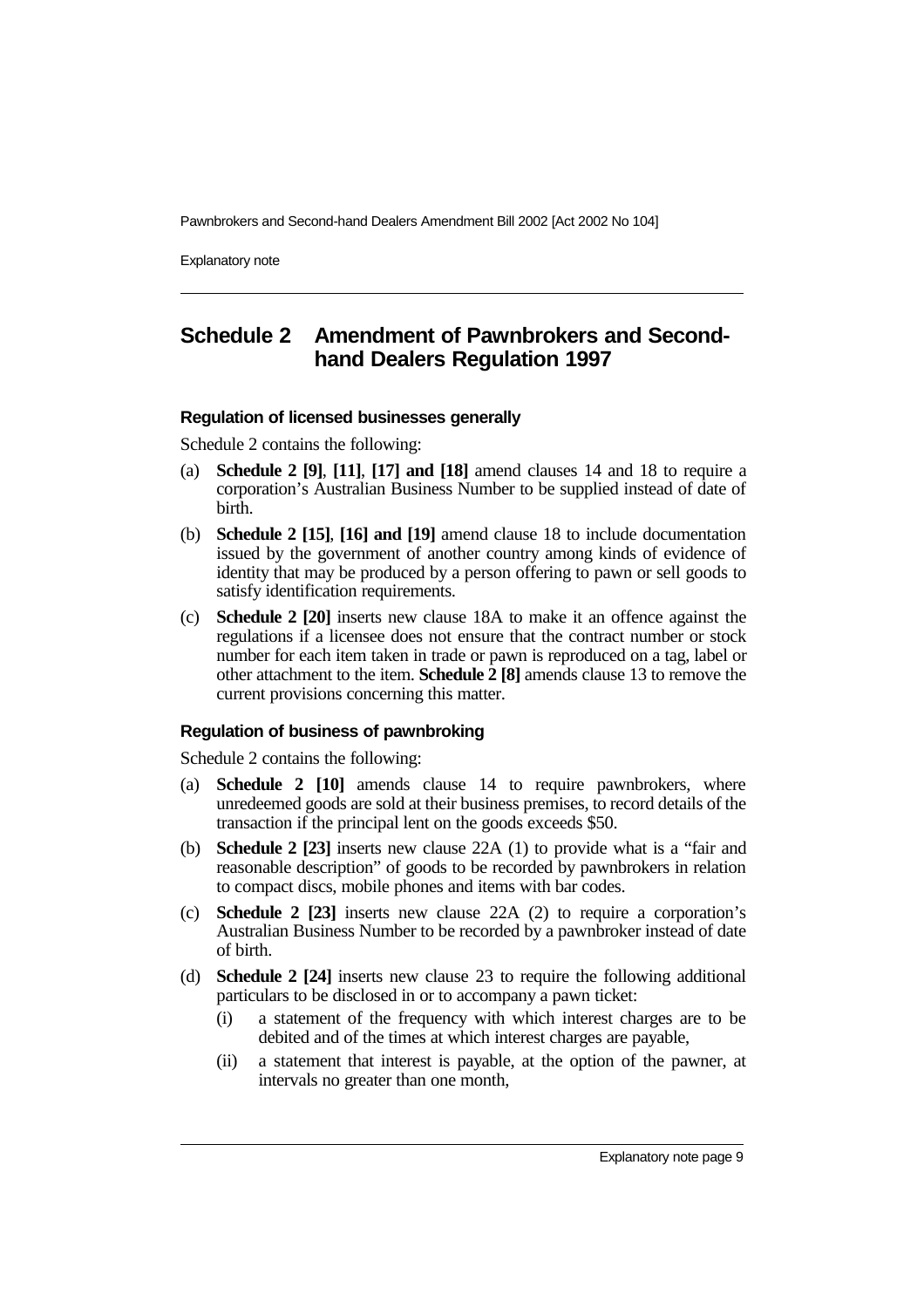Explanatory note

- (iii) particulars of the premises where the goods will be located during the redemption period,
- (iv) a statement as to whether individual items may be separately redeemed,
- (v) the date on which the redemption period ends.
- (e) **Schedule 2 [25]–[27]** amend clause 24 to include documentation issued by the government of another country among kinds of evidence of identity that may be produced by a person seeking to redeem goods to satisfy identification requirements.

#### **Regulation of business of second-hand dealing**

Schedule 2 contains the following:

- (a) **Schedule 2 [2]–[5]** amend clause 6 to make it clear that certain types of goods are prescribed as "second-hand goods" to which the Act applies.
- (b) **Schedule 2 [12]** amends clause 14 to require a licensed second-hand dealer to record the name and address of the purchaser of goods sold at a market (except where the value of the goods does not exceed \$50).
- (c) **Schedule 2 [13]** amends clause 14 to make it clear that second-hand dealers are required to record the price that they paid when purchasing items.
- (d) **Schedule 2 [14]** amends clause 14 to require second-hand dealers to record transaction details by close of business of the date of the transaction, or as soon as possible afterwards in the case of the acquisition of second-hand goods at a place other than the dealer's business premises.
- (e) **Schedule 2 [21]** amends clause 19 to exclude, from the 14-day retention period for second-hand goods, goods purchased by tender or auction from a government agency.

#### **Regulation of markets**

**Schedule 2 [1]** amends clause 5. The clause excludes certain assemblies of stallholders or marketeers, including those at which every person selling secondhand goods is selling them in household quantities and has provided a declaration that the person has not traded in such goods on more than 12 days in the period of 12 months ending with the date on which the assembly is held. The proposed amendment reduces the number of days to 6 days in the 12-month period.

#### **Application of Act to recycling programs**

**Schedule 2 [6] and [7]** amend clause 6A to provide that the Act does not apply to the conduct of a recycling program by a person who has tendered successfully to conduct the program on behalf of a local government council.